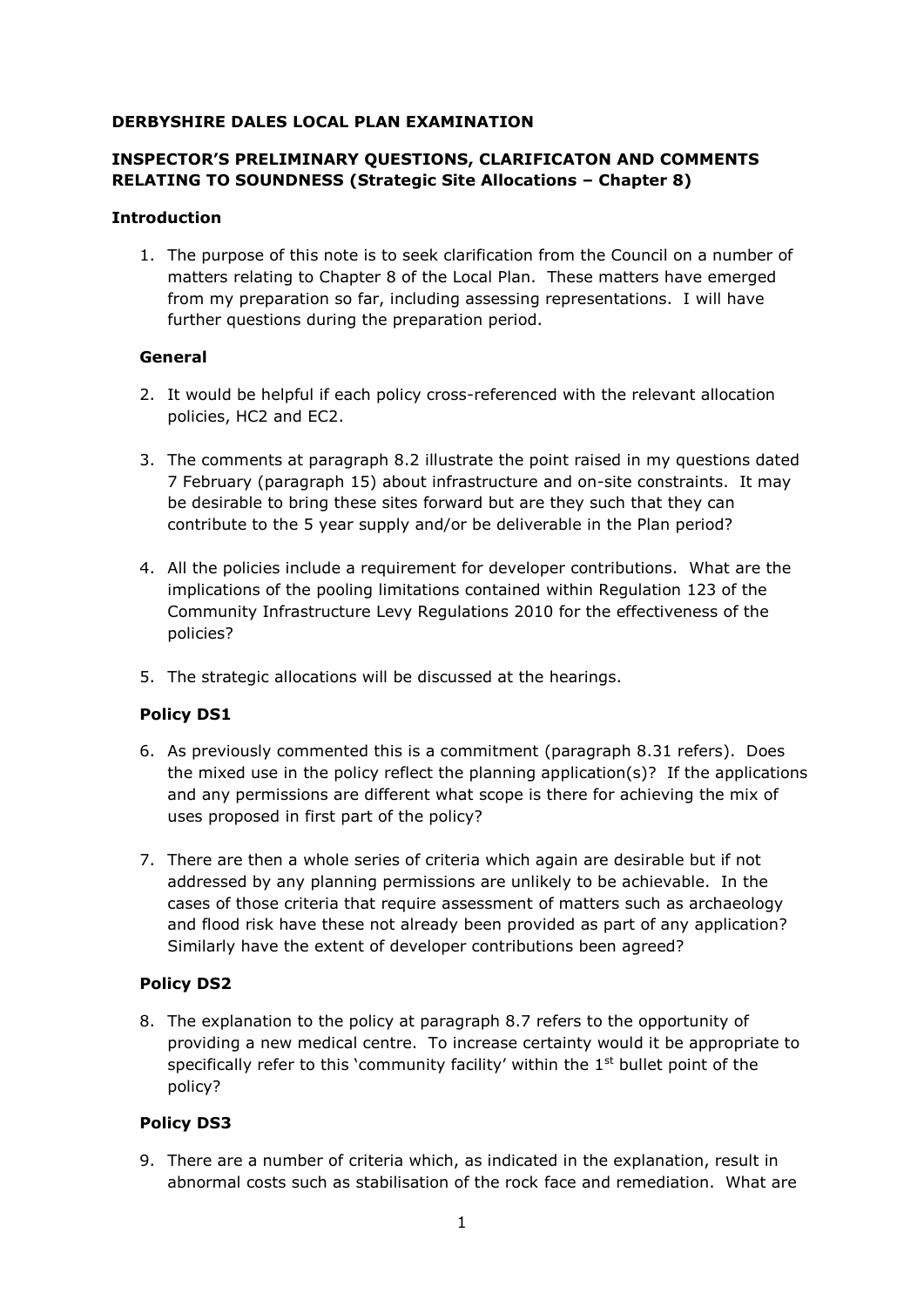the implications of these costs for delivery of the development and the provision of contributions to affordable housing, infrastructure and community facilities?

10. What are the implications of 'the impact on the existing mineral resource' in terms of the timing of delivery of housing? Does Policy MC17 of the Derbyshire Minerals Local Plan form part of the evidence base? If not please could a copy be provided?

### **Policy DS4**

- 11. What are the implications of excluding the 'upper northern slopes' from built development in terms of achieving 430 dwellings?
- 12. The setting out of the policy needs to be amended so that the criterion relating to community facilities is a separate bullet point to the masterplan point.
- 13. The issues raised in representations will be discussed at the hearings.

### **Policy DS5**

- 14. The points about abnormal costs and mineral resource made in relation to Policy DS3 are also relevant to this site. Are there any stability issues?
- 15. Is the requirement for a scheme addressing potential light pollution necessary? It does not appear to be a criterion which is applied to other strategic sites, including Cawdor Quarry.

#### **Policy DS6**

- 16. The points about abnormal costs made in relation to Policy DS3 are also relevant to this site. There are also ecological constraints, in particular the 'open mosaic habitats'. Are these constraints likely to make the site undevelopable?
- 17. The wording of the  $6<sup>th</sup>$  bullet point is awkward.
- 18.Should the policy refer to contributions to a replacement primary school to be consistent with Policy DS7?

#### **Policy DS7**

- 19. The points about abnormal costs and mineral resource made in relation to Policy DS3 are also relevant to this site. There are ecological, instability and contamination constraints. Only development within the worked out quarry is likely to be acceptable. Is the site viable and developable?
- 20. The first part of the policy refers to dwellings and community facilities but the 2<sup>nd</sup> bullet point to employment and residential development. What is the intended mixed use? There appears to be a need for a new primary school in Wirksworth. Given that this site is the largest allocation in the town and the policy includes community facilities should explicit reference be made within the policy to a primary school? Or is the replacement primary school likely to be on an existing